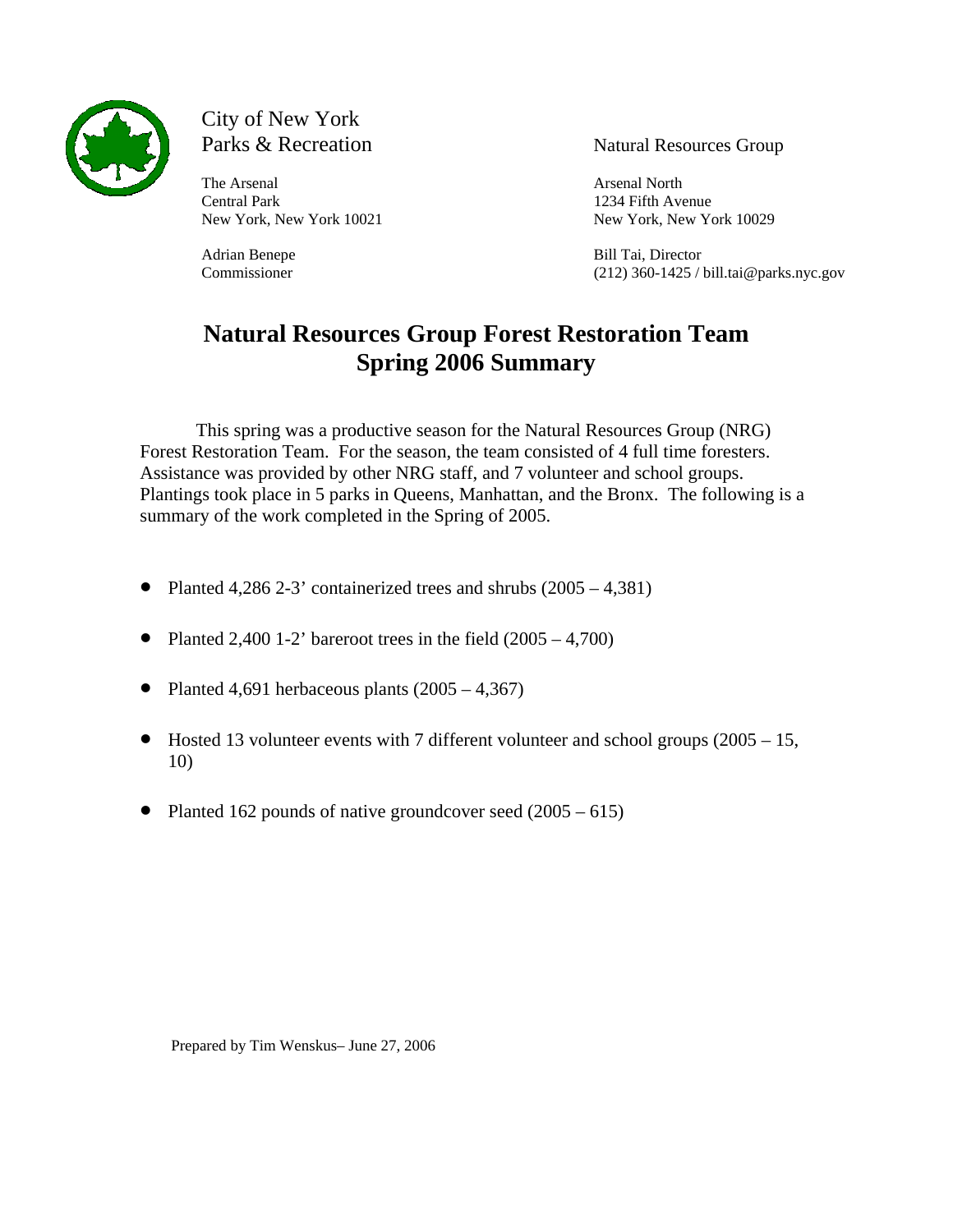

# City of New York

The Arsenal Arsenal Arsenal Arsenal North Central Park 1234 Fifth Avenue

Parks & Recreation Natural Resources Group

New York, New York 10021 New York, New York 10029

Adrian Benepe Bill Tai, Director Commissioner (212) 360-1425 / bill.tai@parks.nyc.gov

## **Natural Resources Group Forest Restoration Team Planting Report Spring 2006**

## **I. Tree Plantings**

During the Spring 2006 planting season, the Natural Resources Group (NRG) Forest Restoration Team planted a total of 6,686 trees and shrubs. These plantings, containing 31 species, took place throughout 4 different parks in 3 boroughs. The majority were 2-3 foot containerized plants.

### **A. Containerized Plantings by Park**

- Alley Pond Park Oueens 2,153 containerized trees and shrubs
- Riverdale Park Bronx 1,349 containerized trees and shrubs
- Inwood Hill Park Manhattan 701 containerized trees and shrubs
- Fort Tryon Park Manhattan 83 containerized trees and shrubs

**TOTAL 4,286 Containerized trees and Shrubs**

### **B. Containerized Plantings by Species**

- 522 Tulip poplar (*Liriodendron tulipifera*)
- 435 Gray dogwood (*Cornus racemosa*)
- 366 Arrowwood viburnum (*Viburnum dentatum*)
- 312 Northern red oak (*Quercus rubra*)
- 270 Silky dogwood (*Cornus amomum*)
- 252 Black birch (*Betula lenta*)
- 224 Spicebush (*Lindera benzoin*)
- 204 Black oak (*Quercus velutina*)
- 179 White oak (*Quercus alba*)
- 158 Chestnut oak (*Quercus prinus*)
- 154 Red maple (*Acer rubrum*)
- 131 River birch (*Betula nigria*)
- 129 Hackberry (*Celtis occidentalis*)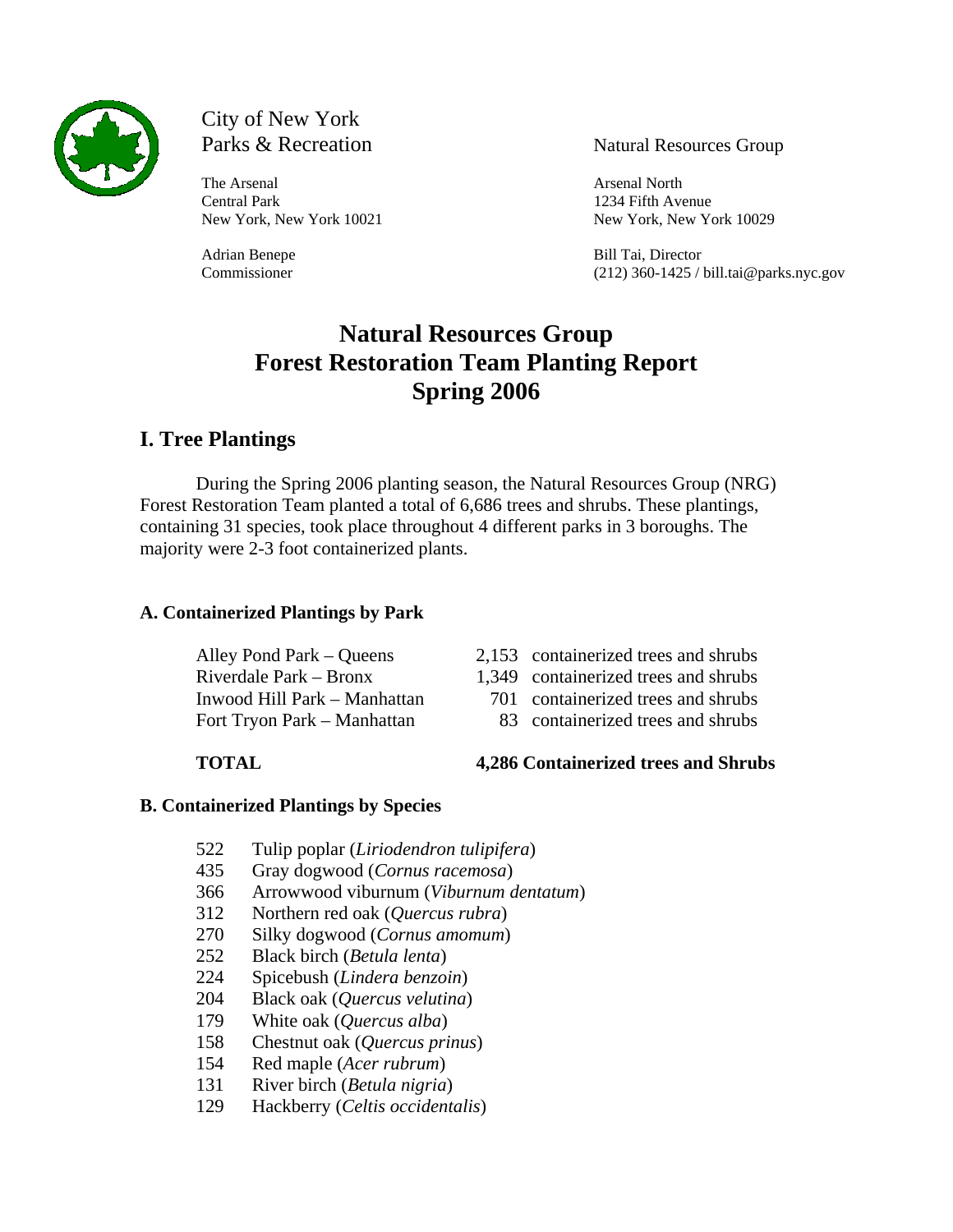- 127 Staghorn sumac (*Rhus typhina*)
- 120 American sycamore (*Platanus occidentalis*)
- 97 Green ash (*Fraxinus pennsylvanica*)
- 97 Elderberry (*Sambucus canadensis*)
- 96 Black gum (*Nyssa sylvatica*)
- 85 White ash (*Fraxinus americana)*
- 71 Highbush blueberry (*Vaccinium corymbosum*)
- 55 Pin oak (*Quercus palustris*)
- 41 Sweetgum (*Liquidambar styraciflua*)
- 30 Sugar maple (*Acer saccharum*)
- 30 Red-osier dogwood (*Cornus serecia)*
- 24 Butternut (*Juglans cinerea*)
- 20 Red chokeberry (*Aronia arbutifolia*)
- 17 Fragrant sumac (*Rhus aromatica*)
- 15 Eastern white pine (*Pinus strobus*)
- 10 Pussy willow (*Salix discolor*)
- 10 Pitch pine (*Pinus rigida*)
- 5 Swamp white oak (*Quercus bicolor*)

#### **TOTAL 4,286 Containerized Trees and Shrubs**

#### **C. Bareroot Plantings by Park**

| Fort Washington Park – Manhattan | 2,140 |
|----------------------------------|-------|
| Fort Tryon Park – Manhattan      | 122.  |
| Inwood Hill Park – Manhattan     | 78.   |
| Alley Pond Park – Queens         | 60    |

#### **TOTAL 2,400 Bareroot Trees**

#### **D. Bareroot Plantings by Species**

- 200 White ash (*Fraxinus americana*)
- 400 Red oak (*Quercus rubra*)
- 300 Sugar maple (*Acer saccharum*)
- 400 Black birch (*Betula lenta*)
- 300 Black oak (*Quercus velutina*)
- 300 Winterberry holly (*Ilex verticillata*)
- 200 Flowering dogwood (*Cornus florida*)
- 300 Red maple (*Acer rubrum*)

#### **TOTAL 2,400 Bareroot Trees**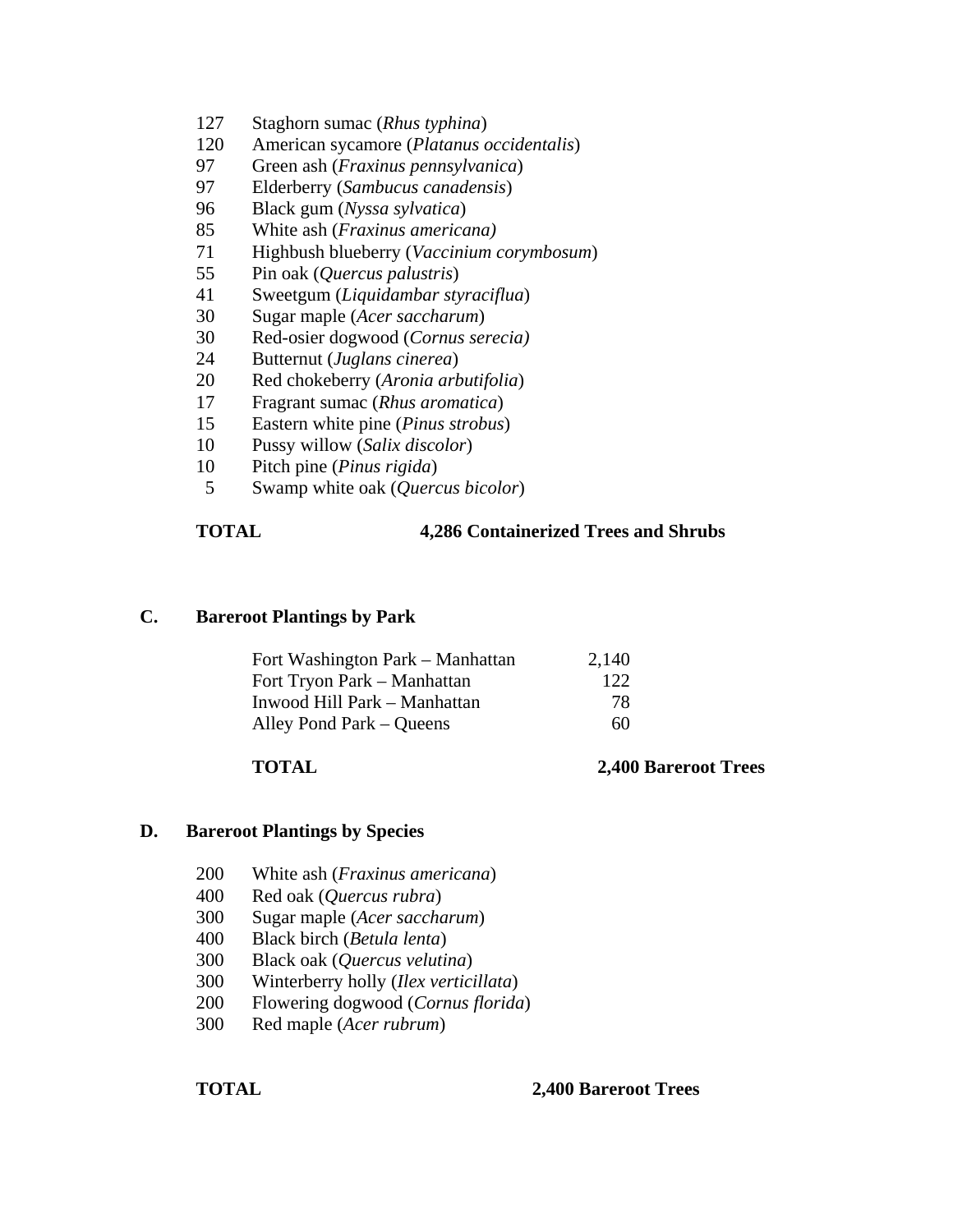### **II. Groundcover Plantings**

During the Spring 2006 planting season, NRG Forest Restoration staff planted a total of 4,691 herbaceous groundcover plants, representing 11 species. Groundcover root systems reduce sedimentation and non-point source pollution by stabilizing steep, eroded slopes and streambanks. Cribbing and jute or coir mats temporarily stabilize the slope and groundcover vegetation is planted through the mat. The mats and cribbing eventually biodegrade as the root systems become established. The majority of these plants were  $2\frac{1}{2}$ " by  $2\frac{1}{2}$  " plugs.

#### **A. Groundcover Planting Totals by Park**

Riverdale Park – Bronx 2,769 plants Inwood Hill Park - Manhattan 1,897 plants Fort Tryon Park – Manhattan 25 plants

#### **TOTAL 4,691 Groundcover Plants**

#### **B. Groundcover Planting Totals by Species**

- 990 Blue stemmed goldenrod (*Solidago caesia*)
- 400 White snakeroot (*Eupatorium rugosum*)
- 400 Path rush (*Juncus tenuis*)
- 250 Poverty oatgrass (*Danthonia spicata*)
- 356 Appalachian sedge (*Carex appalachica*)
- 750 Pennsylvania sedge (*Carex pensylvanica*)
- 700 White wood aster (*Aster divaricatus*)
- 154 Virginia creeper (*Parthenocissus quinquefolia*)
- 550 Heart leaf aster (*Aster cordifolia*)
- 13 May-apple (*Podophyllum peltatum*)
- 128 Lady fern (*Athyrium felix-femina*)

**TOTAL 4,691 Groundcover Plants**